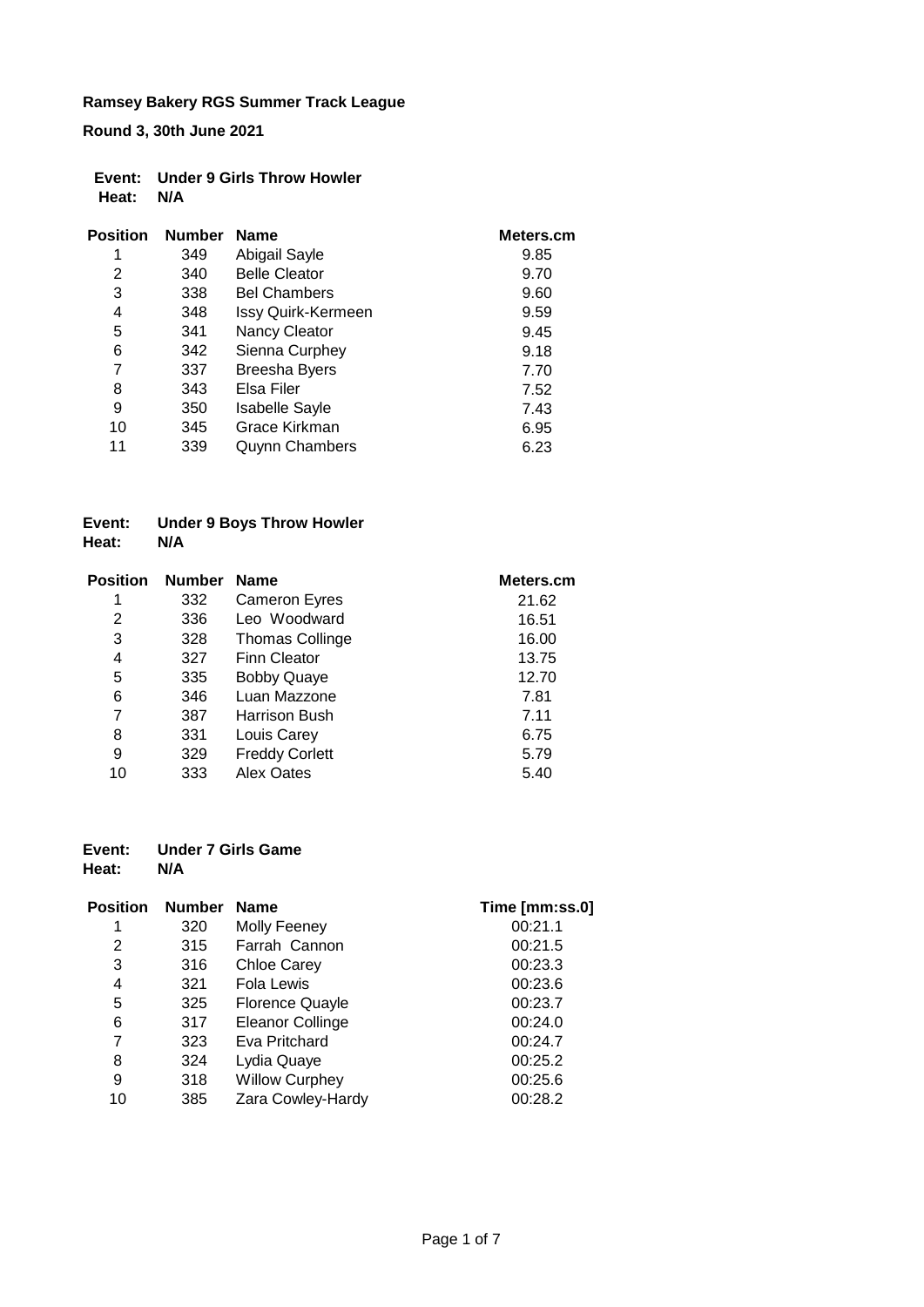**Round 3, 30th June 2021**

| Event: | <b>Under 7 Boys Game</b> |
|--------|--------------------------|
| Heat:  | N/A                      |

| <b>Position</b> | <b>Number</b> | <b>Name</b>          | Time [mm:ss.0] |
|-----------------|---------------|----------------------|----------------|
| 1               | 303           | <b>Harry Cleator</b> | 00:19.9        |
| 2               | 307           | Corey Fleming        | 00:21.5        |
| 3               | 311           | Joseph Plant         | 00:21.6        |
| 4               | 301           | Oisin Brook          | 00:22.1        |
| 5               | 309           | Joseph Hinstridge    | 00:22.8        |
| 6               | 310           | Aiden Koske          | 00:22.8        |
| 7               | 306           | George Filer         | 00:23.2        |
| 8               | 312           | Robby Quirk-Kermeen  | 00:24.8        |
| 9               | 308           | Archie Gadman        | 00:25.6        |
| 10              | 302           | Conor Bryan          | 00:29.9        |

#### **Event: Under 11 Boys Long Jump Heat:**

| <b>Position</b> | <b>Number</b> | <b>Name</b>            | Meters.cm |
|-----------------|---------------|------------------------|-----------|
| 1               | 363           | <b>Timothy Perry</b>   | 3.30      |
| 2               | 355           | James Jelski           | 3.21      |
| 3               | 352           | Tobi Duncan            | 3.00      |
| 4               | 353           | William Gadman         | 2.93      |
| 5               | 357           | Henry Kirkman          | 2.93      |
| 6               | 364           | Merfyn Pritchard       | 2.84      |
| 7               | 361           | Jack Norman            | 2.69      |
| 8               | 351           | Joseph Collinge        | 2.46      |
| 9               | 360           | Cailum McCann          | 2.17      |
| 10              | 359           | <b>Matthew Livesey</b> | 1.54      |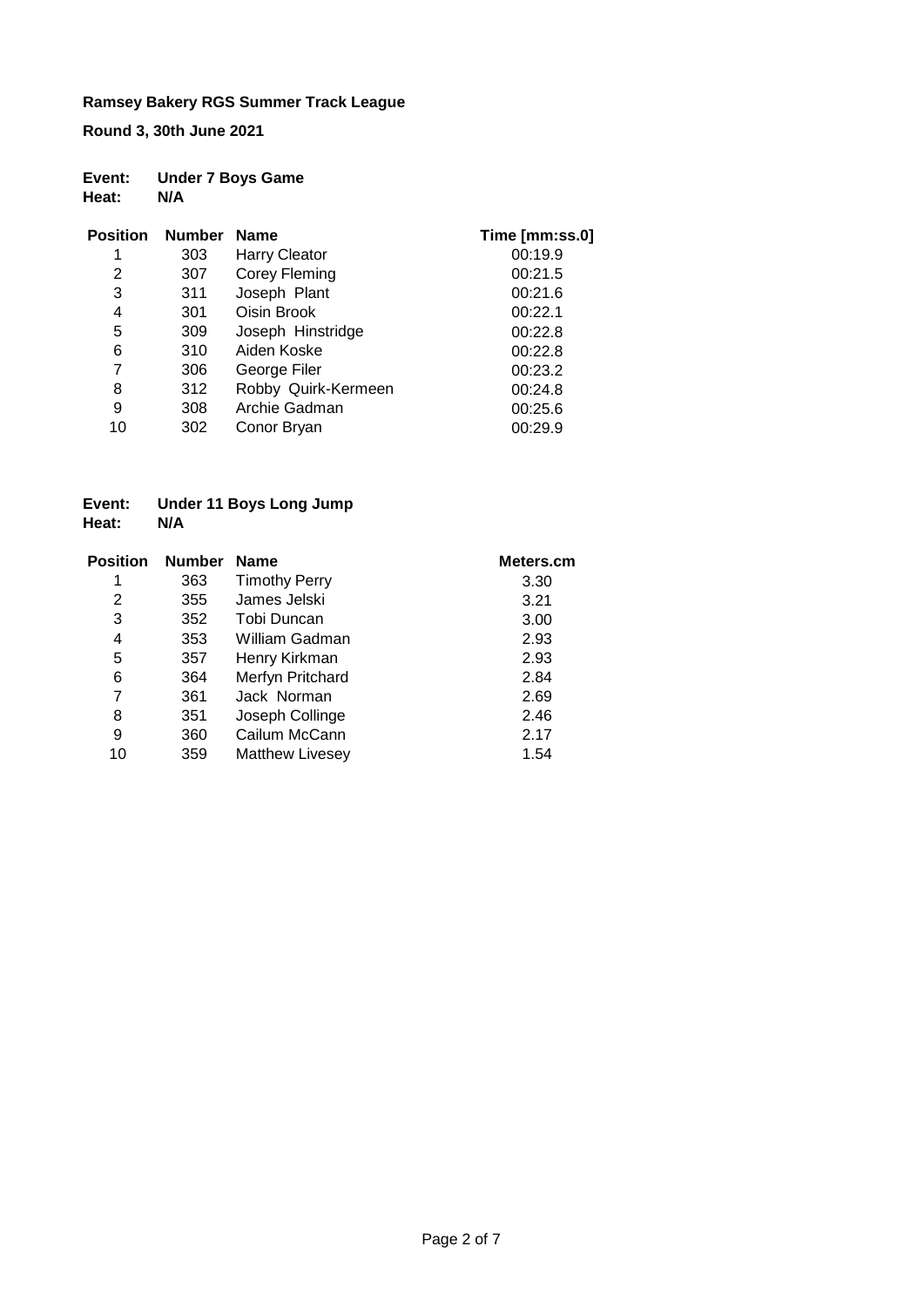**Round 3, 30th June 2021**

| Event: | <b>Under 11 Girls Long Jump</b> |
|--------|---------------------------------|
| Heat:  | N/A                             |

| <b>Position</b> | <b>Number</b> | <b>Name</b>            | Meters.cm |
|-----------------|---------------|------------------------|-----------|
| 1               | 377           | Imogen Howard          | 3.16      |
| 2               | 379           | Issy Kennaugh          | 2.80      |
| 3               | 381           | <b>Bailey McMullan</b> | 2.61      |
| 4               | 374           | Erin Fox               | 2.50      |
| 5               | 376           | Lille Hope             | 2.45      |
| 6               | 367           | Grayse Blencoe         | 2.43      |
| 7               | 380           | <b>Eleanor Lyness</b>  | 2.20      |
| 8               | 369           | Una Cleator            | 2.18      |
| 9               | 373           | Aalin Forgie           | 2.18      |
| 10              | 383           | Eva Scott              | 2.15      |
| 11              | 371           | Matilda (Tilly) Davies | 2.03      |
| 12              | 368           | Amora Cannon           | 1.89      |
| 13              | 382           | Louisa Oates           | 1.86      |
| 14              | 386           | Mariella Mazzone       | 1.86      |
| 15              | 375           | Annabelle Hinstridge   | 1.78      |
| 16              | 372           | Emma Dorricott         | 1.77      |
| 17              | 378           | Jessica Jelski         | 1.52      |

| Event: | <b>Under 7 Boys 50m</b> |
|--------|-------------------------|
|        |                         |

**Heat: Heat 1**

| <b>Position</b> | Number Name |                      | Time [mm:ss.0] |
|-----------------|-------------|----------------------|----------------|
| 1.              | 303         | <b>Harry Cleator</b> | 00:10.8        |
| 2               | 311         | Joseph Plant         | 00:11.3        |
| 3               | 301         | Oisin Brook          | 00:11.5        |
| 4               | 309         | Joseph Hinstridge    | 00:11.9        |
| 5               | 302         | Conor Bryan          | 00:15.6        |

| Event: |  | <b>Under 7 Boys 50m</b> |
|--------|--|-------------------------|
|--------|--|-------------------------|

```
Heat: Heat 2
```

| <b>Position</b> | Number Name |                     | Time [mm:ss.0] |
|-----------------|-------------|---------------------|----------------|
| 1               | 310.        | Aiden Koske         | 00:11.8        |
| 2               | 306         | George Filer        | 00:11.9        |
| 3               | 308         | Archie Gadman       | 00:12.3        |
| 4               | 312         | Robby Quirk-Kermeen | 00:12.5        |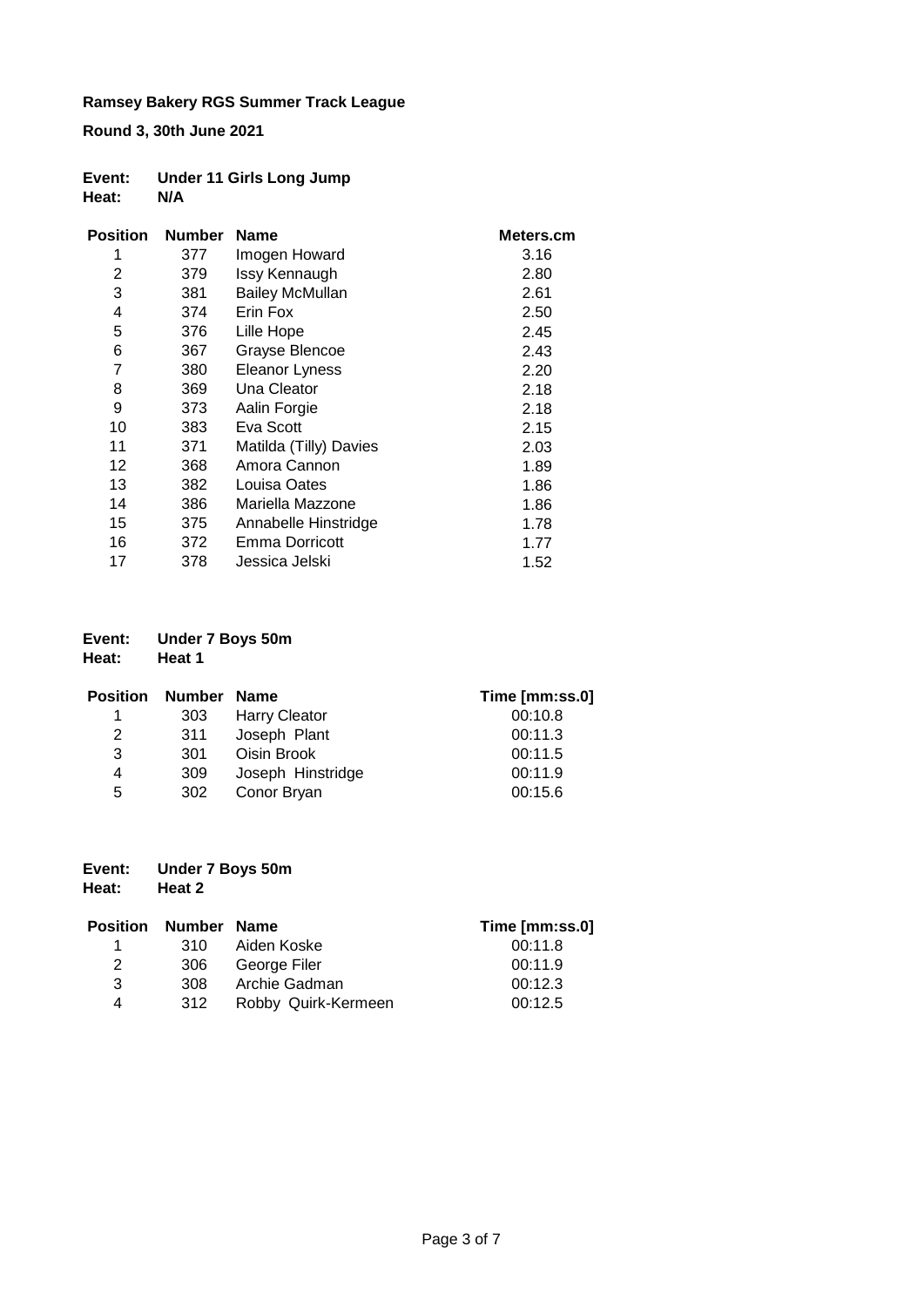**Round 3, 30th June 2021**

| Event: | Under 7 Girls 50m |
|--------|-------------------|
| Heat:  | Heat 1            |

| <b>Position</b> | Number Name |              | Time [mm:ss.0] |
|-----------------|-------------|--------------|----------------|
| 1.              | 321         | Fola Lewis   | 00:11.3        |
| 2               | 320         | Molly Feeney | 00:12.3        |
| 3               | -316        | Chloe Carey  | 00:13.2        |
| 4               | 324         | Lydia Quaye  | 00:13.3        |

| Event: | Under 7 Girls 50m |
|--------|-------------------|
| Heat:  | Heat 2            |

| <b>Position</b> | <b>Number</b> | <b>Name</b>             | Time [mm:ss.0] |
|-----------------|---------------|-------------------------|----------------|
| 1               | 318           | <b>Willow Curphey</b>   | 00:11.8        |
| 2               | 323           | Eva Pritchard           | 00:13.1        |
| 3               | 315           | Farrah Cannon           | 00:13.2        |
| 4               | 325           | <b>Florence Quayle</b>  | 00:13.7        |
| 5               | 317           | <b>Eleanor Collinge</b> | 00:13.7        |
| 6               | 385           | Zara Cowley-Hardy       | 00:13.7        |

# **Event: Under 11 Boys 200m**

**Heat:** 

| <b>Position</b> | <b>Number</b> | <b>Name</b>            | Time [mm:ss.0] |
|-----------------|---------------|------------------------|----------------|
|                 | 355           | James Jelski           | 00:34.2        |
| 2               | 363           | <b>Timothy Perry</b>   | 00:34.7        |
| 3               | 360           | Cailum McCann          | 00:36.3        |
| 4               | 364           | Merfyn Pritchard       | 00:36.7        |
| 5               | 353           | William Gadman         | 00:40.7        |
| 6               | 357           | Henry Kirkman          | 00:41.5        |
| 7               | 361           | Jack Norman            | 00:42.0        |
| 8               | 352           | Tobi Duncan            | 00:42.7        |
| 9               | 351           | Joseph Collinge        | 00:42.8        |
| 10              | 359           | <b>Matthew Livesey</b> | 00:48.7        |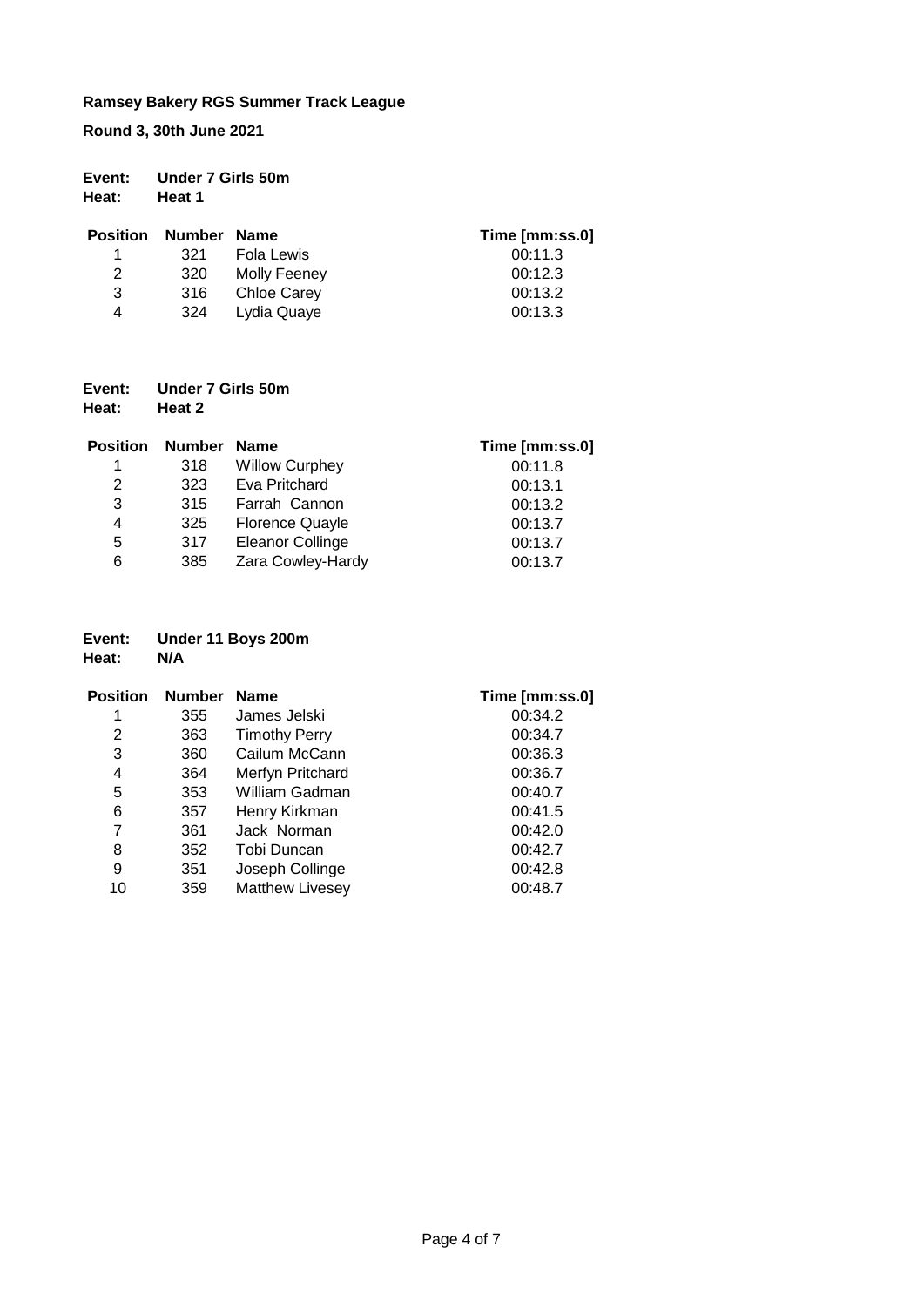**Round 3, 30th June 2021**

| Event: | Under 11 Girls 200m |  |
|--------|---------------------|--|
| Heat:  | <b>Heat 1</b>       |  |

| <b>Position</b> | <b>Number</b> | <b>Name</b>            | Time [mm:ss.0] |
|-----------------|---------------|------------------------|----------------|
| 1               | 379           | Issy Kennaugh          | 00:35.0        |
| 2               | 377           | Imogen Howard          | 00:39.8        |
| 3               | 376           | Lille Hope             | 00:40.3        |
| 4               | 367           | Grayse Blencoe         | 00:40.9        |
| 5               | 371           | Matilda (Tilly) Davies | 00:41.3        |
| 6               | 381           | <b>Bailey McMullan</b> | 00:42.2        |
| 7               | 374           | Erin Fox               | 00:42.5        |
| 8               | 368           | Amora Cannon           | 00:42.6        |
| 9               | 383           | Eva Scott              | 00:44.6        |
| 10              | 372           | Emma Dorricott         | 00:51.1        |

#### **Event: Under 11 Girls 200m Heat: Heat 2**

| <b>Position</b> | <b>Number</b> | <b>Name</b>          | Time [mm:ss.0] |
|-----------------|---------------|----------------------|----------------|
| 1               | 380           | Eleanor Lyness       | 00:40.9        |
| 2               | 369           | Una Cleator          | 00:43.8        |
| 3               | 382           | Louisa Oates         | 00:45.2        |
| 4               | 373           | Aalin Forgie         | 00:47.7        |
| 5               | 386           | Mariella Mazzone     | 00:50.1        |
| 6               | 378           | Jessica Jelski       | 00:52.2        |
| 7               | 375           | Annabelle Hinstridge | 00:52.8        |

#### **Event: Under 9 Boys 200m Heat:**

| <b>Position</b> | <b>Number</b> | <b>Name</b>            | Time [mm:ss.0] |
|-----------------|---------------|------------------------|----------------|
| 1               | 332           | <b>Cameron Eyres</b>   | 00:34.5        |
| 2               | 328           | <b>Thomas Collinge</b> | 00:39.8        |
| 3               | 336           | Leo Woodward           | 00:39.9        |
| 4               | 327           | Finn Cleator           | 00:44.4        |
| 5               | 335           | <b>Bobby Quaye</b>     | 00:44.6        |
| 6               | 331           | Louis Carey            | 00:48.3        |
| 7               | 387           | Harrison Bush          | 00:59.4        |
| 8               | 346           | Luan Mazzone           | 00:59.4        |
| 9               | 333           | Alex Oates             | 01:04.0        |
| 10              | 329           | <b>Freddy Corlett</b>  | 01:10.9        |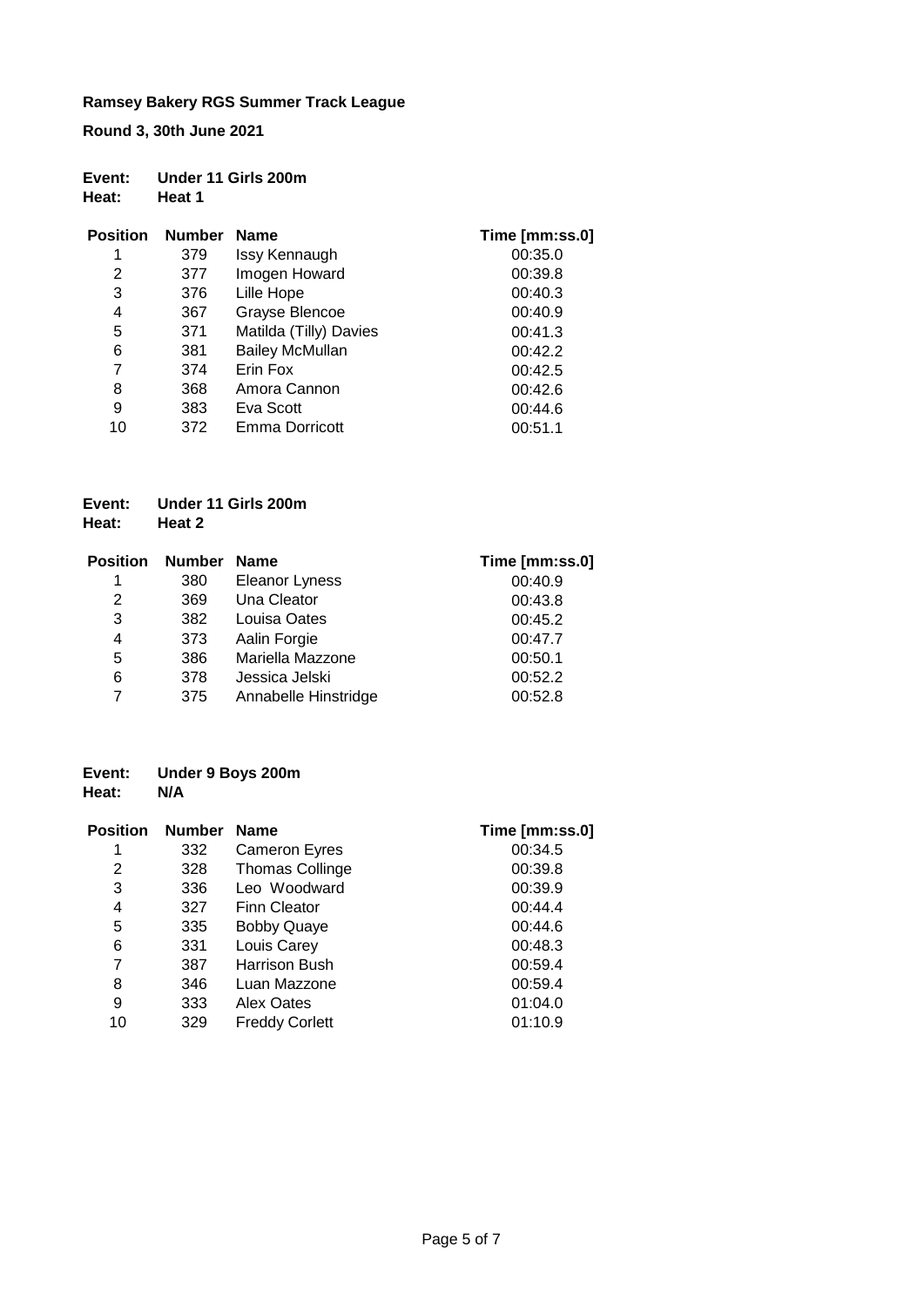**Round 3, 30th June 2021**

| Event: | Under 9 Girls 200m |
|--------|--------------------|
| Heat:  | N/A                |

| <b>Position</b> | <b>Number</b> | <b>Name</b>           | Time [mm:ss.0] |
|-----------------|---------------|-----------------------|----------------|
| 1               | 342           | Sienna Curphey        | 00:39.5        |
| 2               | 343           | Elsa Filer            | 00:42.1        |
| 3               | 349           | Abigail Sayle         | 00:43.4        |
| 4               | 341           | Nancy Cleator         | 00:44.5        |
| 5               | 337           | <b>Breesha Byers</b>  | 00:47.1        |
| 6               | 350           | <b>Isabelle Sayle</b> | 00:48.0        |
| 7               | 348           | Issy Quirk-Kermeen    | 00:50.6        |
| 8               | 338           | <b>Bel Chambers</b>   | 00:52.2        |
| 9               | 340           | <b>Belle Cleator</b>  | 00:55.6        |
| 10              | 345           | Grace Kirkman         | 00:55.7        |

#### **Event: Under 9 Boys 600m Heat:**

| <b>Position</b> | <b>Number</b> | <b>Name</b>            | Time [mm:ss.0] |
|-----------------|---------------|------------------------|----------------|
| 1               | 332           | <b>Cameron Eyres</b>   | 02:14.5        |
| 2               | 336           | Leo Woodward           | 02:26.6        |
| 3               | 328           | <b>Thomas Collinge</b> | 02:29.2        |
| 4               | 335           | <b>Bobby Quaye</b>     | 02:50.4        |
| 5               | 331           | Louis Carey            | 02:50.6        |
| 6               | 327           | <b>Finn Cleator</b>    | 02:53.6        |
| 7               | 346           | Luan Mazzone           | 03:08.9        |
| 8               | 387           | <b>Harrison Bush</b>   | 03:08.9        |
| 9               | 333           | <b>Alex Oates</b>      | 04:13.0        |

#### **Event: Under 9 Girls 600m Heat:**

| <b>Position</b> | <b>Number</b> | <b>Name</b>           | Time [mm:ss.0] |
|-----------------|---------------|-----------------------|----------------|
| 1               | 342           | Sienna Curphey        | 02:33.7        |
| 2               | 343           | Elsa Filer            | 02:48.3        |
| 3               | 349           | Abigail Sayle         | 02:49.3        |
| 4               | 341           | Nancy Cleator         | 02:49.9        |
| 5               | 337           | <b>Breesha Byers</b>  | 02:57.7        |
| 6               | 350           | <b>Isabelle Sayle</b> | 03:01.7        |
| 7               | 345           | Grace Kirkman         | 03:13.2        |
| 8               | 338           | <b>Bel Chambers</b>   | 03:18.5        |
| 9               | 348           | Issy Quirk-Kermeen    | 03:21.9        |
| 10              | 340           | <b>Belle Cleator</b>  | 03:22.0        |